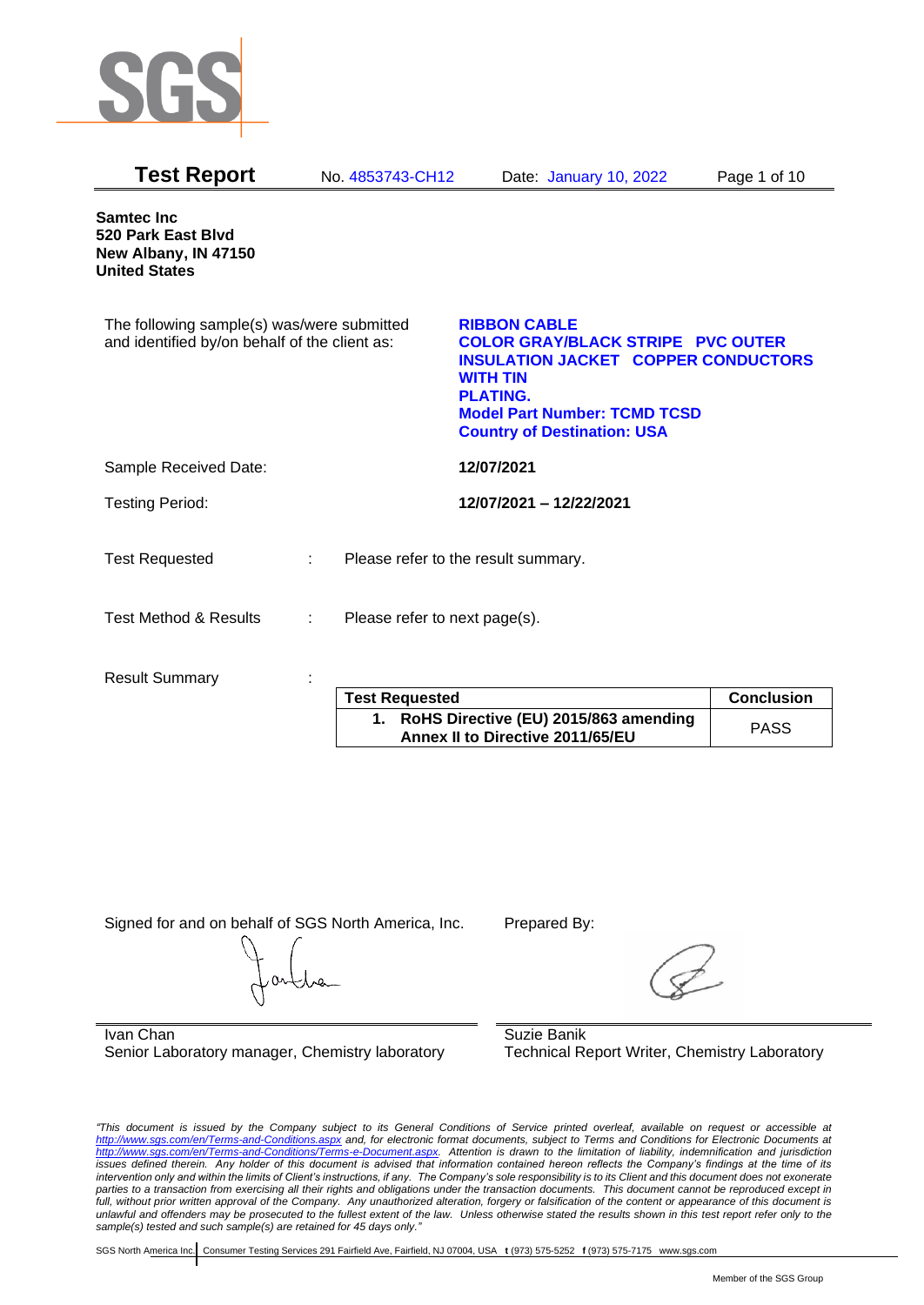

**Test Report** No. 4853743-CH12 Date: January 10, 2022 Page 2 of 10

## **1. RoHS Directive (EU) 2015/863 amending Annex II to Directive 2011/65/EU.**

Testing was done at an SGS Affiliate Laboratory:

#### Test Part Description :

| Specimen<br>No. | <b>SGS Sample ID</b> | <b>Description</b>                                                       |
|-----------------|----------------------|--------------------------------------------------------------------------|
|                 |                      |                                                                          |
| 1.              |                      | HKT21-061819.032 Grey soft plastic w/ black printing - PVC outer jacket. |
| 2.              |                      | HKT21-061819.033 Metal w/ silvery plating (base: coppery metal) - Copper |
| conductor with  |                      |                                                                          |

Tin plating.

Remarks :

 $(1)$  1 mg/kg = 1 ppm = 0.0001% (2) MDL = Method Detection Limit  $(3)$  ND = Not Detected  $($  < MDL)  $(4)$  "-" = Not Regulated

### **RoHS Directive (EU) 2015/863 amending Annex II to Directive 2011/65/EU.**

Test Method : With reference to IEC 62321-4:2013+A1:2017, IEC62321-5:2013, IEC62321-7-2:2017, IEC62321-6:2015 and IEC62321-8:2017, analyzed by ICP-OES, UV-Vis and GC-MS.

(Decision

Rule: please refer to appendix 1: Category 1).

| Test Item(s)                  | Limit | Unit   | MDL.           | 032.      |
|-------------------------------|-------|--------|----------------|-----------|
| Cadmium (Cd).                 | 100   | mg/kg. | $\overline{c}$ | <b>ND</b> |
| Lead (Pb).                    | 1,000 | mg/kg. | $\overline{2}$ | <b>ND</b> |
| Mercury (Hg).                 | 1,000 | mg/kg. | $\overline{c}$ | <b>ND</b> |
| Hexavalent Chromium (Cr(VI)). | 1,000 | mg/kg. | 8              | <b>ND</b> |
| Sum of PBBs.                  | 1,000 | mg/kg. |                | <b>ND</b> |
| Monobromobiphenyl.            |       | mg/kg. | 5              | <b>ND</b> |
| Dibromobiphenyl.              |       | mg/kg. | 5              | <b>ND</b> |
| Tribromobiphenyl.             |       | mg/kg. | 5              | <b>ND</b> |
| Tetrabromobiphenyl.           |       | mg/kg. | 5              | <b>ND</b> |
| Pentabromobiphenyl.           |       | mg/kg. | 5              | <b>ND</b> |
| Hexabromobiphenyl.            |       | mg/kg. | 5              | <b>ND</b> |
| Heptabromobiphenyl.           |       | mg/kg. | 5              | <b>ND</b> |
| Octabromobiphenyl.            |       | mg/kg. | 5              | <b>ND</b> |
| Nonabromobiphenyl.            |       | mg/kg. | 5              | <b>ND</b> |
| Decabromobiphenyl.            |       | mg/kg. | 5              | <b>ND</b> |

*"This document is issued by the Company subject to its General Conditions of Service printed overleaf, available on request or accessible at <http://www.sgs.com/en/Terms-and-Conditions.aspx> and, for electronic format documents, subject to Terms and Conditions for Electronic Documents at [http://www.sgs.com/en/Terms-and-Conditions/Terms-e-Document.aspx.](http://www.sgs.com/en/Terms-and-Conditions/Terms-e-Document.aspx) Attention is drawn to the limitation of liability, indemnification and jurisdiction issues defined therein. Any holder of this document is advised that information contained hereon reflects the Company's findings at the time of its intervention only and within the limits of Client's instructions, if any. The Company's sole responsibility is to its Client and this document does not exonerate parties to a transaction from exercising all their rights and obligations under the transaction documents. This document cannot be reproduced except in full, without prior written approval of the Company. Any unauthorized alteration, forgery or falsification of the content or appearance of this document is unlawful and offenders may be prosecuted to the fullest extent of the law. Unless otherwise stated the results shown in this test report refer only to the sample(s) tested and such sample(s) are retained for 45 days only."*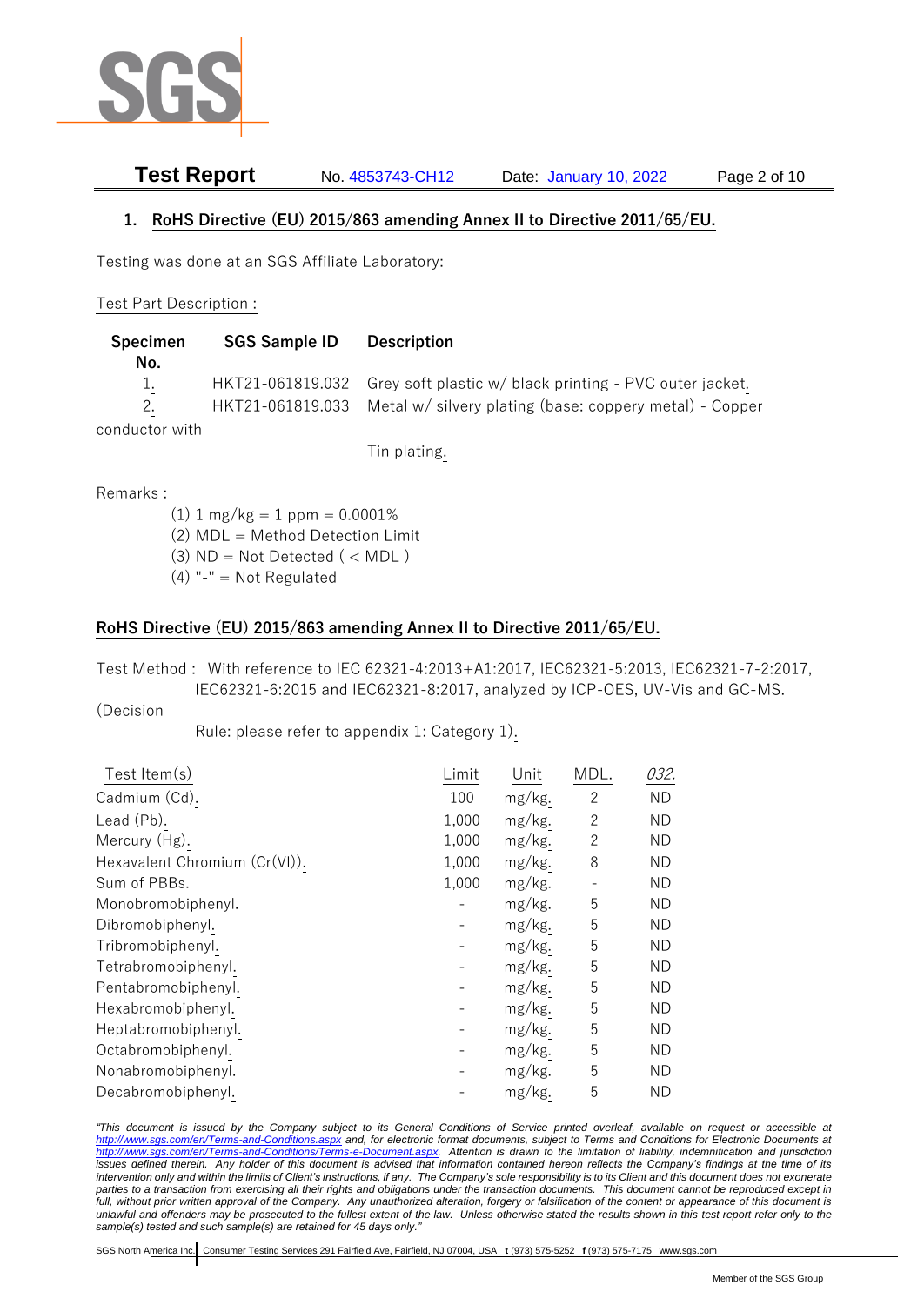

| <b>Test Report</b>       | No. 4853743-CH12         | Date: January 10, 2022 |   |     | Page 3 of 10 |
|--------------------------|--------------------------|------------------------|---|-----|--------------|
|                          |                          |                        |   |     |              |
| Sum of PBDEs.            | 1,000                    | mg/kg.                 |   | ND. |              |
| Monobromodiphenyl ether. | $\overline{\phantom{0}}$ | mg/kg.                 | b | ND. |              |
| Dibromodiphenyl ether.   | $\overline{\phantom{0}}$ | mg/kg.                 | ს | ND  |              |
| Tribromodiphenyl ether.  | $\overline{\phantom{0}}$ | mg/kg.                 |   | ND  |              |

*"This document is issued by the Company subject to its General Conditions of Service printed overleaf, available on request or accessible at <http://www.sgs.com/en/Terms-and-Conditions.aspx> and, for electronic format documents, subject to Terms and Conditions for Electronic Documents at [http://www.sgs.com/en/Terms-and-Conditions/Terms-e-Document.aspx.](http://www.sgs.com/en/Terms-and-Conditions/Terms-e-Document.aspx) Attention is drawn to the limitation of liability, indemnification and jurisdiction issues defined therein. Any holder of this document is advised that information contained hereon reflects the Company's findings at the time of its intervention only and within the limits of Client's instructions, if any. The Company's sole responsibility is to its Client and this document does not exonerate parties to a transaction from exercising all their rights and obligations under the transaction documents. This document cannot be reproduced except in full, without prior written approval of the Company. Any unauthorized alteration, forgery or falsification of the content or appearance of this document is unlawful and offenders may be prosecuted to the fullest extent of the law. Unless otherwise stated the results shown in this test report refer only to the sample(s) tested and such sample(s) are retained for 45 days only."*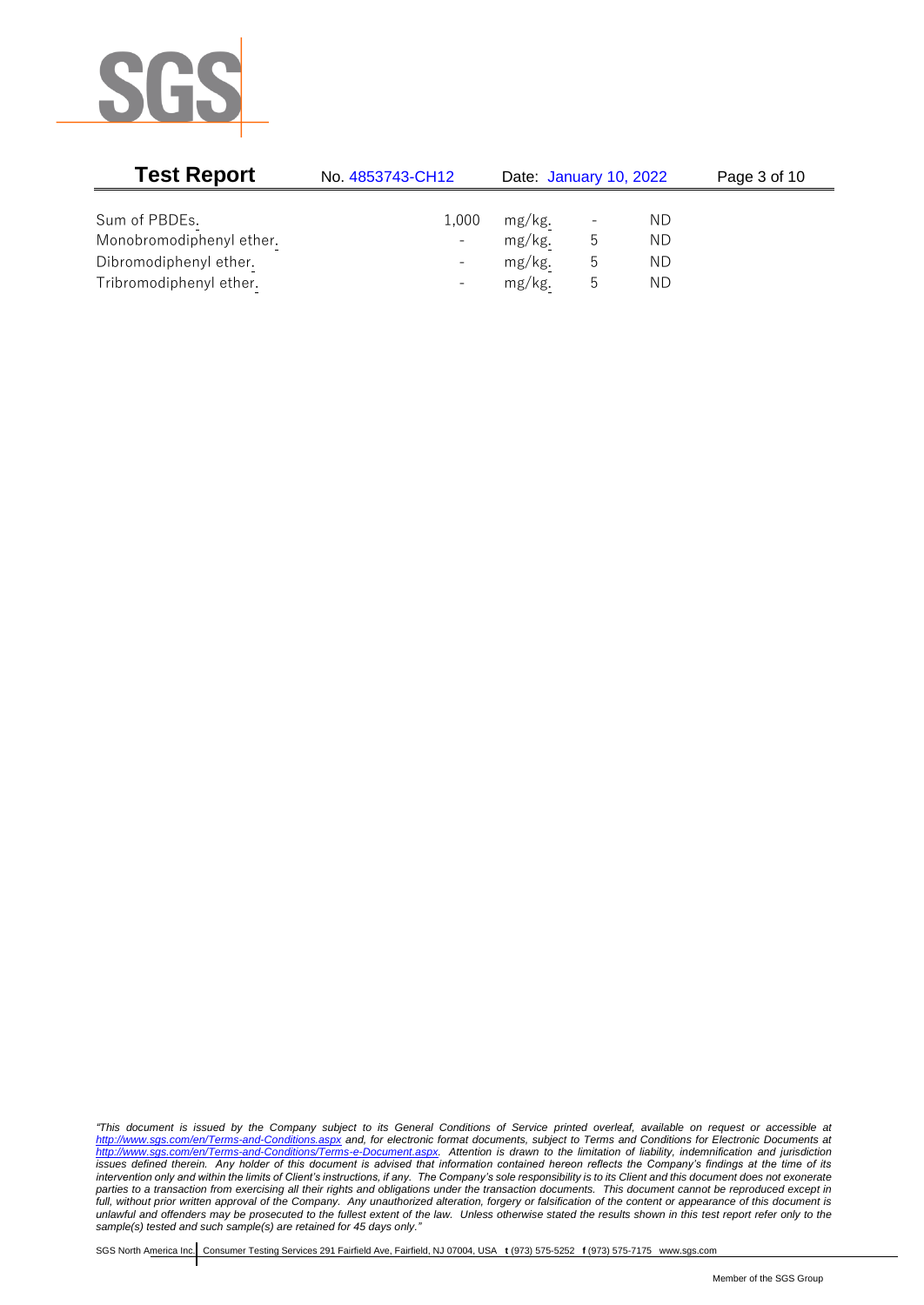

| <b>Test Report</b>                   | No. 4853743-CH12         |        | Date: January 10, 2022 |           | Page 4 of 10 |
|--------------------------------------|--------------------------|--------|------------------------|-----------|--------------|
|                                      |                          |        |                        |           |              |
| Test Item $(s)$                      | Limit                    | Unit   | MDL.                   | 032.      |              |
| Tetrabromodiphenyl ether.            |                          | mg/kg. | 5                      | <b>ND</b> |              |
| Pentabromodiphenyl ether.            |                          | mg/kg. | 5                      | ΝD        |              |
| Hexabromodiphenyl ether.             | $\overline{\phantom{a}}$ | mg/kg. | 5                      | ND        |              |
| Heptabromodiphenyl ether.            |                          | mg/kg. | 5                      | ND        |              |
| Octabromodiphenyl ether.             | -                        | mg/kg. | 5                      | ND        |              |
| Nonabromodiphenyl ether.             | $\overline{\phantom{a}}$ | mg/kg. | 5                      | ΝD        |              |
| Decabromodiphenyl ether.             |                          | mg/kg. | 5                      | <b>ND</b> |              |
| Dibutyl Phthalate (DBP).             | 1,000                    | mg/kg. | 50                     | <b>ND</b> |              |
| Benzylbutyl Phthalate (BBP).         | 1,000                    | mg/kg. | 50                     | ND        |              |
| Bis-(2-ethylhexyl) Phthalate (DEHP). | 1,000                    | mg/kg. | 50                     | 190       |              |
| Diisobutyl Phthalate (DIBP).         | 1,000                    | mg/kg. | 50                     | ΝD        |              |

Notes :

(1) The maximum permissible limit is quoted from RoHS Directive (EU) 2015/863. IEC 62321 series is equivalent to EN 62321 series http://www.cenelec.eu/dyn/www/f?p=104:30:1742232870351101::::FSP\_ORG\_ID,FSP\_LANG\_

ID:

1258637,25.

## **RoHS Directive (EU) 2015/863 amending Annex II to Directive 2011/65/EU.**

Test Method : With reference to IEC 62321-4:2013+A1:2017 and IEC62321-5:2013, analyzed by ICP-OES.

> (Decision Rule: please refer to appendix 1: Category 1) With reference to IEC62321-7-1:2015, analyzed by UV-Vis. (Decision Rule: please refer

to

appendix 1: Category 4).

| Test Item $(s)$                                    | Limit | Unit                      | MDL. | 033. |
|----------------------------------------------------|-------|---------------------------|------|------|
| Cadmium (Cd).                                      | 100   | mg/kg.                    |      | ND.  |
| Lead (Pb).                                         | 1.000 | mg/kg.                    |      | ND.  |
| Mercury (Hg).                                      | 1.000 | mg/kg.                    |      | ND.  |
| Hexavalent Chromium $(Cr(VI))\blacktriangledown$ . |       | $\mu$ g/cm <sup>2</sup> . | 0.10 | ND.  |

Notes :

(1) The maximum permissible limit is quoted from RoHS Directive (EU) 2015/863. IEC 62321 series is equivalent to EN 62321 series

http://www.cenelec.eu/dyn/www/f?p=104:30:1742232870351101::::FSP\_ORG\_ID,FSP\_LANG\_

ID:

1258637,25

(2)  $\blacktriangledown$  = a. The sample is positive for Cr(VI) if the Cr(VI) concentration is greater than 0.13  $\mu$ 

*"This document is issued by the Company subject to its General Conditions of Service printed overleaf, available on request or accessible at <http://www.sgs.com/en/Terms-and-Conditions.aspx> and, for electronic format documents, subject to Terms and Conditions for Electronic Documents at [http://www.sgs.com/en/Terms-and-Conditions/Terms-e-Document.aspx.](http://www.sgs.com/en/Terms-and-Conditions/Terms-e-Document.aspx) Attention is drawn to the limitation of liability, indemnification and jurisdiction issues defined therein. Any holder of this document is advised that information contained hereon reflects the Company's findings at the time of its intervention only and within the limits of Client's instructions, if any. The Company's sole responsibility is to its Client and this document does not exonerate*  parties to a transaction from exercising all their rights and obligations under the transaction documents. This document cannot be reproduced except in *full, without prior written approval of the Company. Any unauthorized alteration, forgery or falsification of the content or appearance of this document is unlawful and offenders may be prosecuted to the fullest extent of the law. Unless otherwise stated the results shown in this test report refer only to the sample(s) tested and such sample(s) are retained for 45 days only."*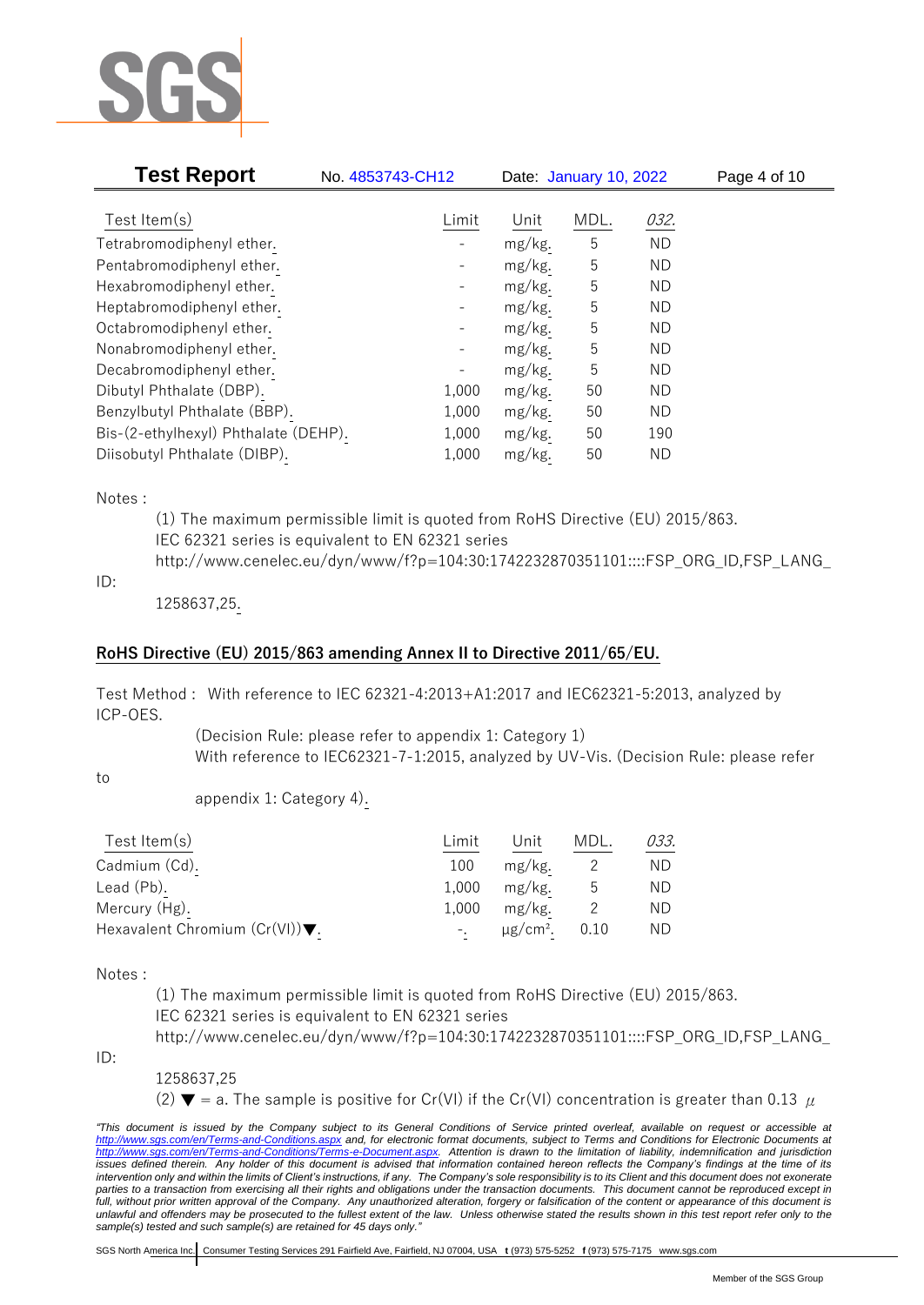

# **Test Report** No. 4853743-CH12 Date: January 10, 2022 Page 5 of 10

g/cm2. The

sample coating is considered to contain Cr(VI)

b. The sample is negative for Cr(VI) if Cr(VI) is ND (concentration less than 0.10  $\mu$  g/cm2).

The coating is

considered a non-Cr(VI) based coating

c. The result between 0.10  $\mu$  g/cm2 and 0.13  $\mu$  g/cm2 is considered to be

### inconclusive - unavoidable

coating variations may influence the determination

Information on storage conditions and production date of the tested sample is unavailable and

thus

Cr(VI) results represent status of the sample at the time of testing..

*<sup>&</sup>quot;This document is issued by the Company subject to its General Conditions of Service printed overleaf, available on request or accessible at <http://www.sgs.com/en/Terms-and-Conditions.aspx> and, for electronic format documents, subject to Terms and Conditions for Electronic Documents at [http://www.sgs.com/en/Terms-and-Conditions/Terms-e-Document.aspx.](http://www.sgs.com/en/Terms-and-Conditions/Terms-e-Document.aspx) Attention is drawn to the limitation of liability, indemnification and jurisdiction issues defined therein. Any holder of this document is advised that information contained hereon reflects the Company's findings at the time of its intervention only and within the limits of Client's instructions, if any. The Company's sole responsibility is to its Client and this document does not exonerate parties to a transaction from exercising all their rights and obligations under the transaction documents. This document cannot be reproduced except in full, without prior written approval of the Company. Any unauthorized alteration, forgery or falsification of the content or appearance of this document is unlawful and offenders may be prosecuted to the fullest extent of the law. Unless otherwise stated the results shown in this test report refer only to the sample(s) tested and such sample(s) are retained for 45 days only."*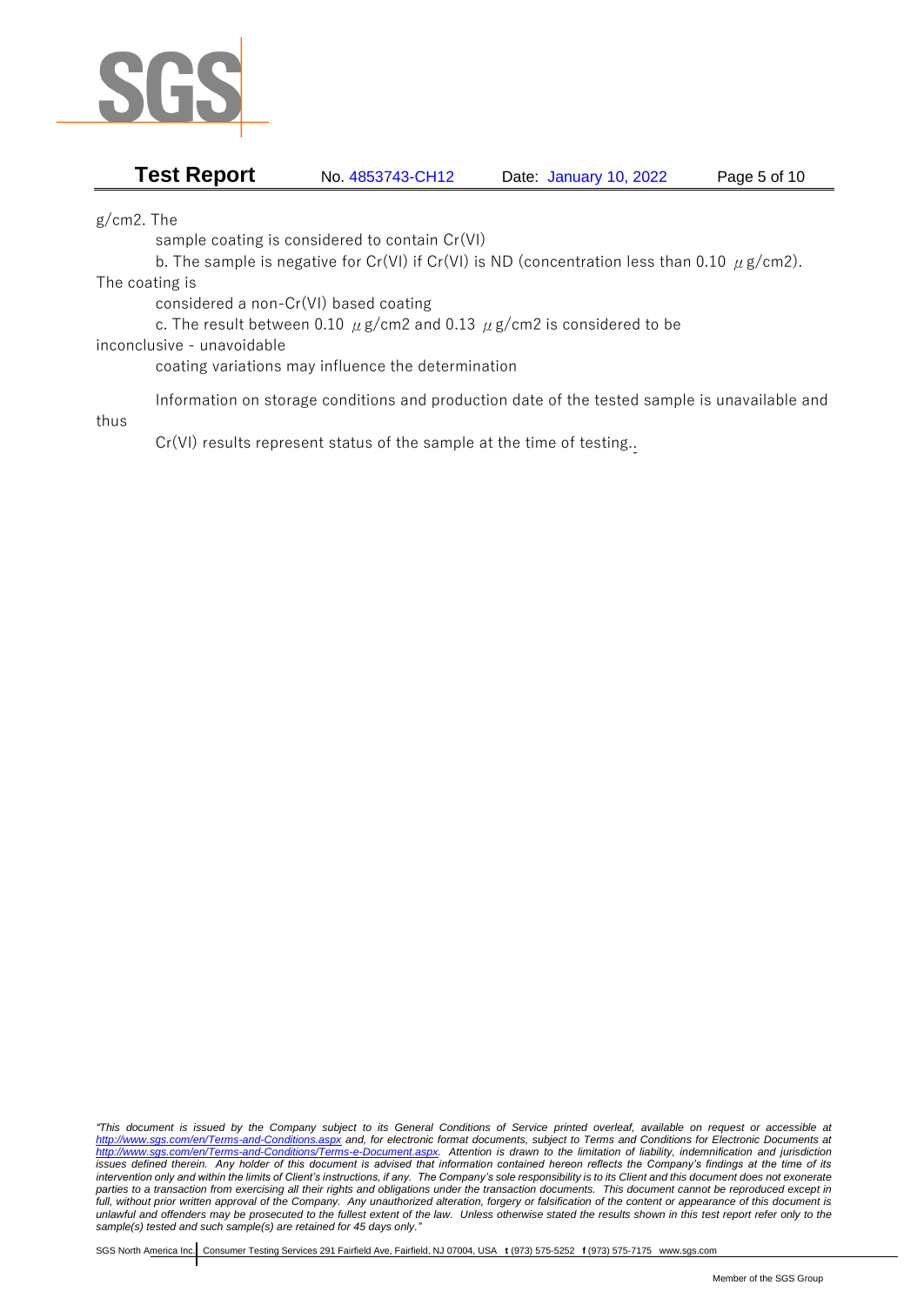

**Test Report** No. 4853743-CH12 Date: January 10, 2022 Page 6 of 10

#### Appendix 1

| Category       | Decision Rule Statement                                                                                                                                                                                                                                                                                                                                                                                                                                                                                                                                                                                                                                                                                                                                                                                                                                                                                                                                                                                                                                                                                                                                                                                                                                                                                                                                                                                                                                                                                           |
|----------------|-------------------------------------------------------------------------------------------------------------------------------------------------------------------------------------------------------------------------------------------------------------------------------------------------------------------------------------------------------------------------------------------------------------------------------------------------------------------------------------------------------------------------------------------------------------------------------------------------------------------------------------------------------------------------------------------------------------------------------------------------------------------------------------------------------------------------------------------------------------------------------------------------------------------------------------------------------------------------------------------------------------------------------------------------------------------------------------------------------------------------------------------------------------------------------------------------------------------------------------------------------------------------------------------------------------------------------------------------------------------------------------------------------------------------------------------------------------------------------------------------------------------|
| $\overline{1}$ | The decision rule for conformity reporting is based on the non-binary statement with quard band (is<br>equal to the expanded measurement uncertainty with a 95% coverage probability, w = U95) in<br>ILAC-G8:09/2019 Clause 4.2.3.<br>"Pass - the measured value is within (or below / above) the acceptance limit, where the<br>А.<br>acceptance limit is below / above to the quard band." or "Pass - The measured values were<br>observed in tolerance at the points tested. The specific false accept risk is up to 2.5%.".<br>B.<br>"Conditional Pass - The measured values were observed in tolerance at the points tested.<br>However, a portion of the expanded measurement uncertainty intervals about one or more<br>measured values exceeded / out of tolerance. When the measured result is close to the<br>tolerance, the specific false accept risk is up to 50%."<br>C.<br>"Conditional Fail - One or more measured values were observed out of tolerance at the<br>points tested. However, a portion of the expanded measurement uncertainty intervals about<br>one or more measured values were in tolerance. When the measured result is close to the<br>tolerance, the specific false reject risk is up to 50%.".<br>"Fail - the measured value is out of (or below / above) the tolerance limit added / subtracted<br>D.<br>to the quard band." or "Fail - One or more measured values were observed out of tolerance<br>at the points tested". The specific false reject risk is up to 2.5%. |
| $\overline{2}$ | The decision rule for conformity reporting is based on BS EN 1811:2011+A1:2015: Reference test<br>method for release of nickel from all post assemblies which are inserted into pierced parts of the<br>human body and articles intended to come into direct and prolonged contact with the skin in<br>Section 9.2 interpretation of results.                                                                                                                                                                                                                                                                                                                                                                                                                                                                                                                                                                                                                                                                                                                                                                                                                                                                                                                                                                                                                                                                                                                                                                     |
| $\overline{3}$ | The decision rule for conformity reporting is based on the general consideration of simple<br>acceptance as stated in ISO/IEC Guide 98-3: "Uncertainty of measurement - Part 3: Guide to the<br>expression of uncertainty in measurement (GUM 1995)", and more specifically for analytical<br>measurements to the EURACHEM/CITAC Guide 2012 "Quantifying Uncertainty in Analytical<br>Measurement *                                                                                                                                                                                                                                                                                                                                                                                                                                                                                                                                                                                                                                                                                                                                                                                                                                                                                                                                                                                                                                                                                                               |
| 4              | The decision rule for conformity reporting is according to the IEC 62321-7-1 Edition 1.0 2015-09<br>Section 7: Table 1-(comparison to standard and interpretation of result)                                                                                                                                                                                                                                                                                                                                                                                                                                                                                                                                                                                                                                                                                                                                                                                                                                                                                                                                                                                                                                                                                                                                                                                                                                                                                                                                      |
| $\overline{5}$ | The decision rule for conformity reporting is according to the IEC 62321-3-1 Edition 1.0 2013-06<br>Annex A.3 interpretation of result.                                                                                                                                                                                                                                                                                                                                                                                                                                                                                                                                                                                                                                                                                                                                                                                                                                                                                                                                                                                                                                                                                                                                                                                                                                                                                                                                                                           |
| 6              | The decision rule for conformity reporting is according to the GB/T 26125-2011 Annex A to H                                                                                                                                                                                                                                                                                                                                                                                                                                                                                                                                                                                                                                                                                                                                                                                                                                                                                                                                                                                                                                                                                                                                                                                                                                                                                                                                                                                                                       |
| 7              | The decision rule for conformity reporting is according to the requested specification or standard<br>(ASTM F963-17 section 4.3.5)                                                                                                                                                                                                                                                                                                                                                                                                                                                                                                                                                                                                                                                                                                                                                                                                                                                                                                                                                                                                                                                                                                                                                                                                                                                                                                                                                                                |
| $\overline{8}$ | The decision rule for conformity reporting is according to the requested specification or standard<br>(AS/NZS ISO 8124 Part 3 section 4.2)                                                                                                                                                                                                                                                                                                                                                                                                                                                                                                                                                                                                                                                                                                                                                                                                                                                                                                                                                                                                                                                                                                                                                                                                                                                                                                                                                                        |
|                | If the decision rule is not feasible to be used and the uncertainty of the result is able to be provided,<br>Remark the uncertainty range of the result will be shown in the report. Otherwise, only result will be shown<br>in the report.                                                                                                                                                                                                                                                                                                                                                                                                                                                                                                                                                                                                                                                                                                                                                                                                                                                                                                                                                                                                                                                                                                                                                                                                                                                                       |

*"This document is issued by the Company subject to its General Conditions of Service printed overleaf, available on request or accessible at <http://www.sgs.com/en/Terms-and-Conditions.aspx> and, for electronic format documents, subject to Terms and Conditions for Electronic Documents at [http://www.sgs.com/en/Terms-and-Conditions/Terms-e-Document.aspx.](http://www.sgs.com/en/Terms-and-Conditions/Terms-e-Document.aspx) Attention is drawn to the limitation of liability, indemnification and jurisdiction issues defined therein. Any holder of this document is advised that information contained hereon reflects the Company's findings at the time of its intervention only and within the limits of Client's instructions, if any. The Company's sole responsibility is to its Client and this document does not exonerate parties to a transaction from exercising all their rights and obligations under the transaction documents. This document cannot be reproduced except in full, without prior written approval of the Company. Any unauthorized alteration, forgery or falsification of the content or appearance of this document is unlawful and offenders may be prosecuted to the fullest extent of the law. Unless otherwise stated the results shown in this test report refer only to the sample(s) tested and such sample(s) are retained for 45 days only."*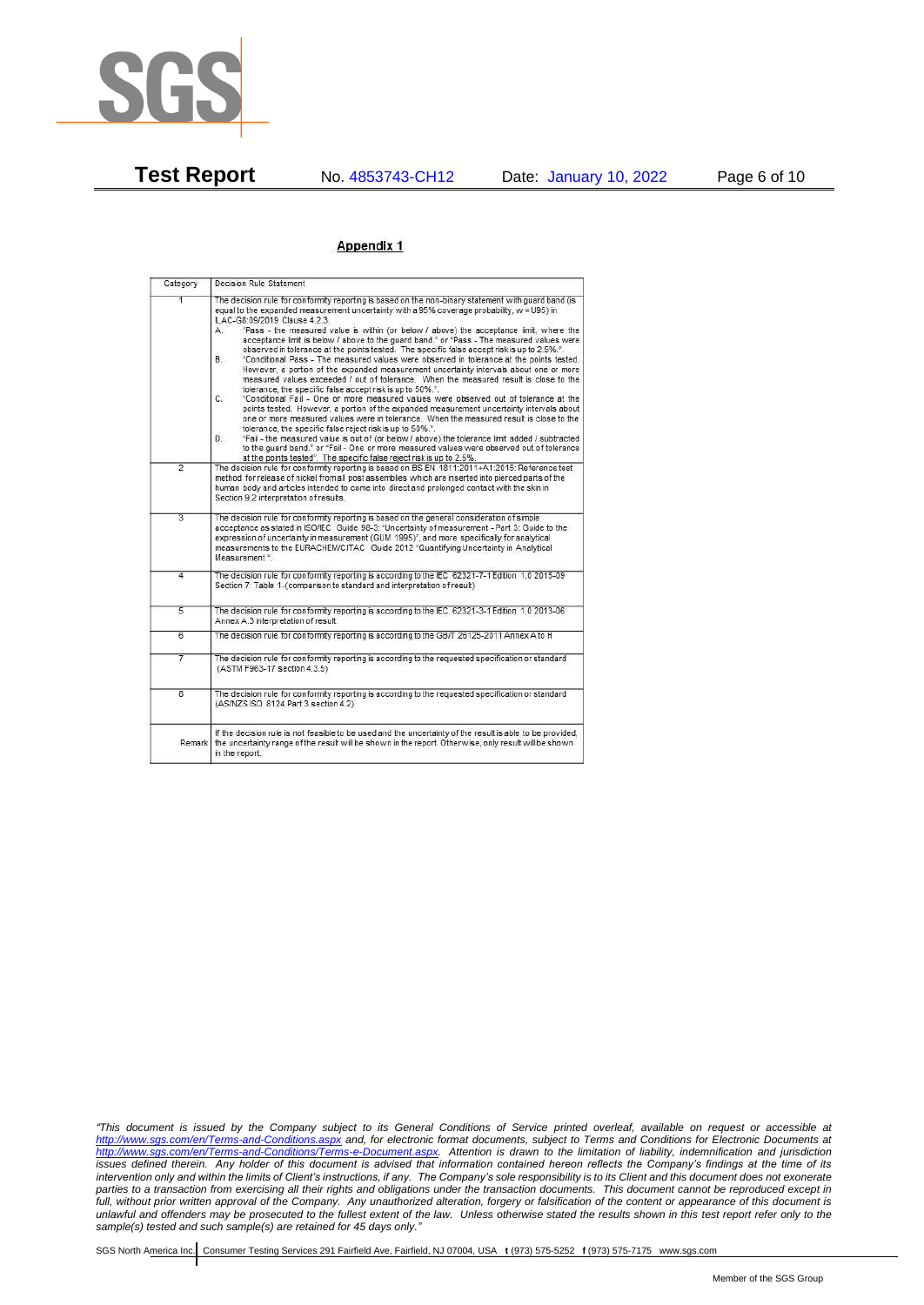

| <b>Test Report</b> | No. 4853743-CH12 | Date: January 10, 2022 | Page 7 of 10 |
|--------------------|------------------|------------------------|--------------|
|--------------------|------------------|------------------------|--------------|

Flowchart:



Note : 1) Boiling water test method was also performed for the analysis of Cr (VI) in metal sample. 2) The polymeric samples were dissolved totally by pre-conditioning method according to above flow chat for Cd, Pb and Hg contents analysis

| Operator:      | Chiu Kan Yuen/ Tang Koon Pang (Acid digestion) |
|----------------|------------------------------------------------|
|                | Chiu Kan Yuen (Dry Ashing)                     |
|                | Nick Liu (Hexavalent Chromium)                 |
|                | Kent Wan (PBBs and PBDEs)                      |
| Section Chief: | Chan Chun Kit, Dickson                         |

*"This document is issued by the Company subject to its General Conditions of Service printed overleaf, available on request or accessible at <http://www.sgs.com/en/Terms-and-Conditions.aspx> and, for electronic format documents, subject to Terms and Conditions for Electronic Documents at [http://www.sgs.com/en/Terms-and-Conditions/Terms-e-Document.aspx.](http://www.sgs.com/en/Terms-and-Conditions/Terms-e-Document.aspx) Attention is drawn to the limitation of liability, indemnification and jurisdiction issues defined therein. Any holder of this document is advised that information contained hereon reflects the Company's findings at the time of its intervention only and within the limits of Client's instructions, if any. The Company's sole responsibility is to its Client and this document does not exonerate*  parties to a transaction from exercising all their rights and obligations under the transaction documents. This document cannot be reproduced except in *full, without prior written approval of the Company. Any unauthorized alteration, forgery or falsification of the content or appearance of this document is unlawful and offenders may be prosecuted to the fullest extent of the law. Unless otherwise stated the results shown in this test report refer only to the sample(s) tested and such sample(s) are retained for 45 days only."*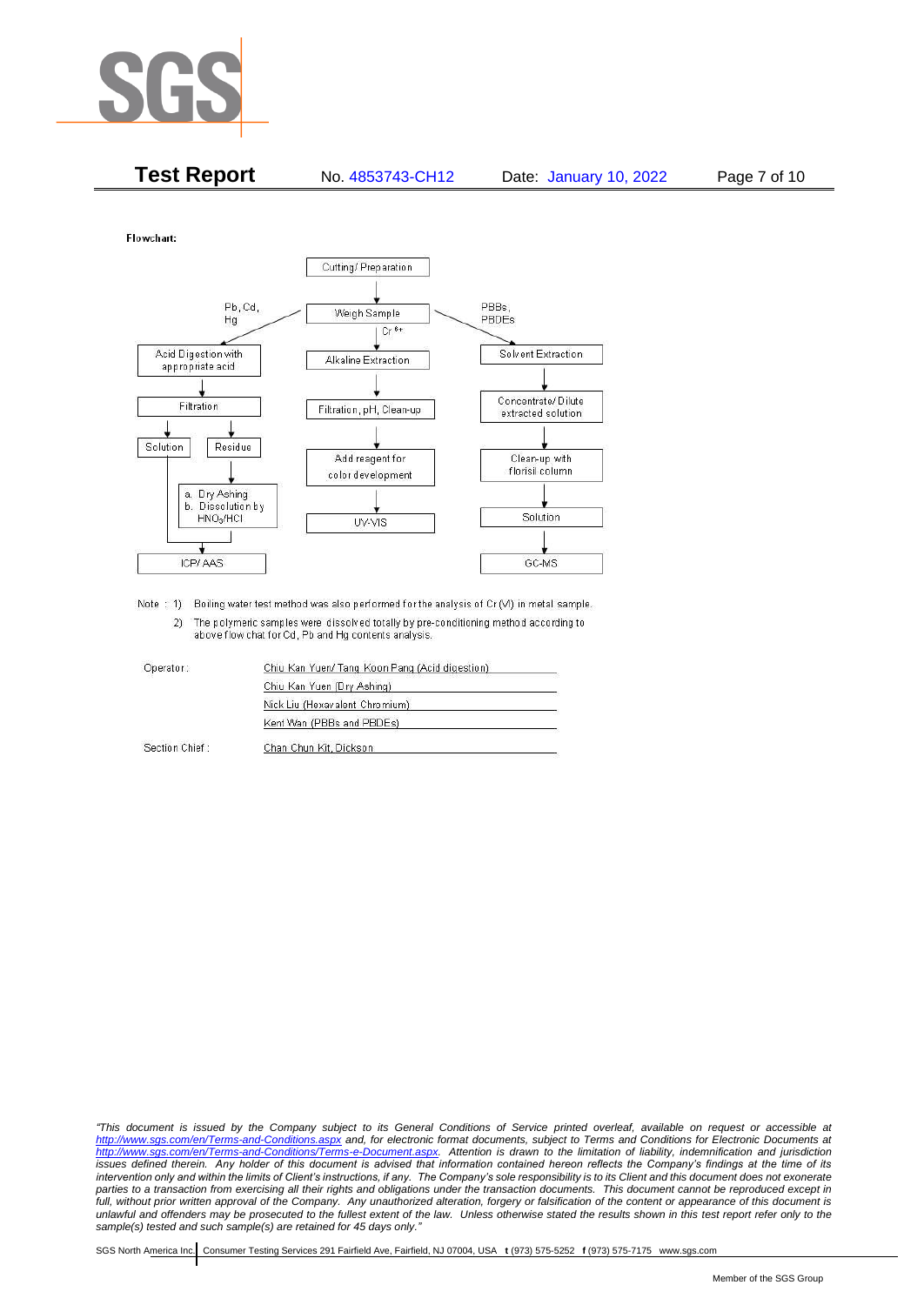

## **Test Report** No. 4853743-CH12 Date: January 10, 2022 Page 8 of 10

#### **Flowchart for Phthalates measurement**

Method: IEC 62321-8:2017



Tested by Checked by Lumpy Lee

Edmund Kwan

*"This document is issued by the Company subject to its General Conditions of Service printed overleaf, available on request or accessible at <http://www.sgs.com/en/Terms-and-Conditions.aspx> and, for electronic format documents, subject to Terms and Conditions for Electronic Documents at [http://www.sgs.com/en/Terms-and-Conditions/Terms-e-Document.aspx.](http://www.sgs.com/en/Terms-and-Conditions/Terms-e-Document.aspx) Attention is drawn to the limitation of liability, indemnification and jurisdiction issues defined therein. Any holder of this document is advised that information contained hereon reflects the Company's findings at the time of its intervention only and within the limits of Client's instructions, if any. The Company's sole responsibility is to its Client and this document does not exonerate*  parties to a transaction from exercising all their rights and obligations under the transaction documents. This document cannot be reproduced except in *full, without prior written approval of the Company. Any unauthorized alteration, forgery or falsification of the content or appearance of this document is unlawful and offenders may be prosecuted to the fullest extent of the law. Unless otherwise stated the results shown in this test report refer only to the sample(s) tested and such sample(s) are retained for 45 days only."*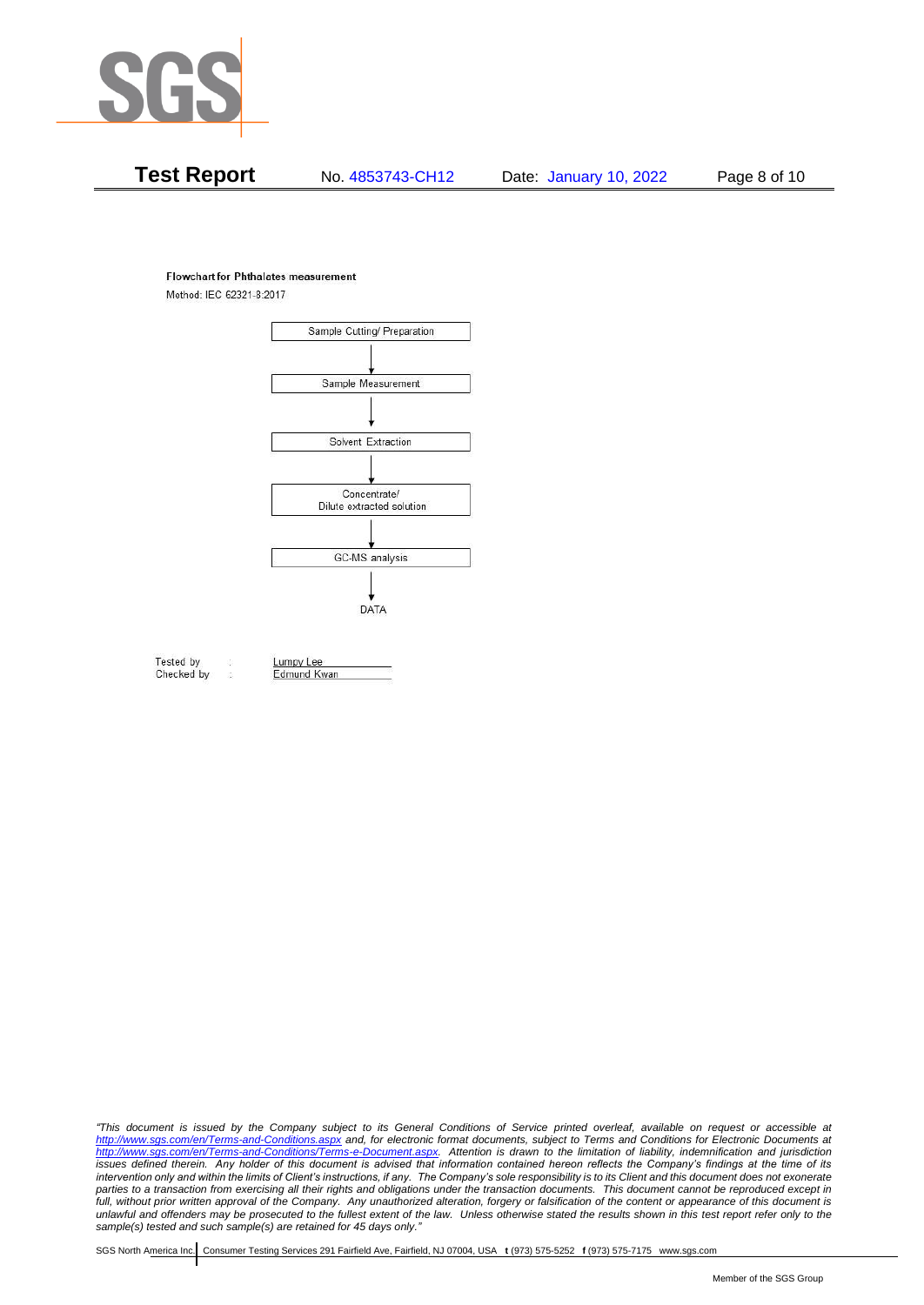

**Test Report** No. 4853743-CH12 Date: January 10, 2022 Page 9 of 10

Flowchart of IEC 62321 for metal analysis



The metallic samples were dissolved totally by pre-conditioning method according to above flow chart for Cd, Pb and Hg contents analysis.

| Operator:      | Nick Liu (Hexavalent Chromium)                  |  |  |
|----------------|-------------------------------------------------|--|--|
|                | Tang Koon Pang / Chiu Kan Yuen (Acid digestion) |  |  |
| Section Chief: | Chan Chun Kit, Dickson                          |  |  |

*"This document is issued by the Company subject to its General Conditions of Service printed overleaf, available on request or accessible at <http://www.sgs.com/en/Terms-and-Conditions.aspx> and, for electronic format documents, subject to Terms and Conditions for Electronic Documents at [http://www.sgs.com/en/Terms-and-Conditions/Terms-e-Document.aspx.](http://www.sgs.com/en/Terms-and-Conditions/Terms-e-Document.aspx) Attention is drawn to the limitation of liability, indemnification and jurisdiction issues defined therein. Any holder of this document is advised that information contained hereon reflects the Company's findings at the time of its intervention only and within the limits of Client's instructions, if any. The Company's sole responsibility is to its Client and this document does not exonerate parties to a transaction from exercising all their rights and obligations under the transaction documents. This document cannot be reproduced except in full, without prior written approval of the Company. Any unauthorized alteration, forgery or falsification of the content or appearance of this document is unlawful and offenders may be prosecuted to the fullest extent of the law. Unless otherwise stated the results shown in this test report refer only to the sample(s) tested and such sample(s) are retained for 45 days only."*